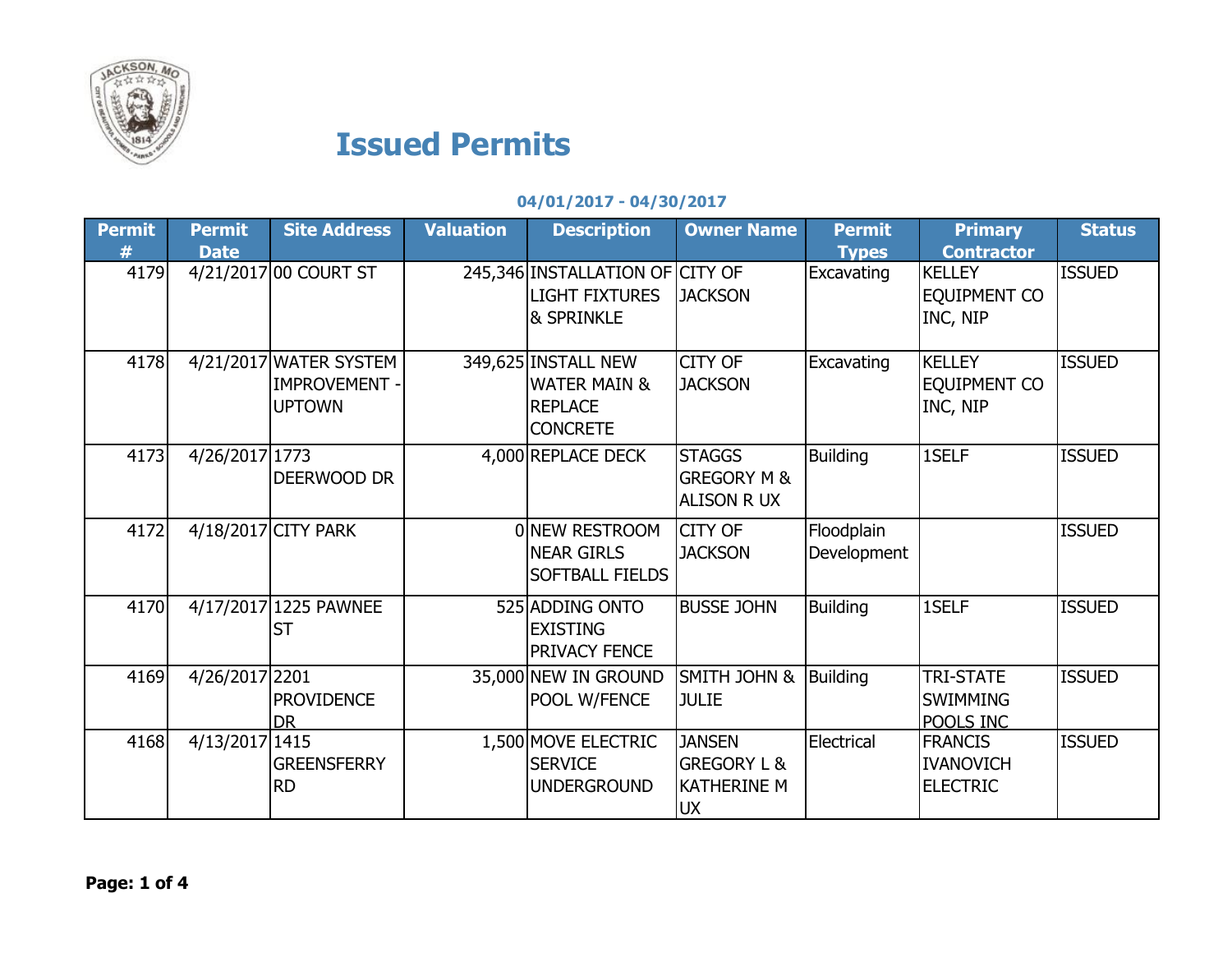| 4167 |               | 4/24/2017 718 ODUS DR                  |           | 1,500 REMOVE &<br><b>REPLACE</b><br><b>SECTION OF</b><br><b>DRIVEWAY AND</b><br><b>ADD TO</b><br><b>DRIVEWAY</b> | MASSEY ERIC & Building<br><b>DOYLE RACHEL</b>           |                   | 1SELF                                                | <b>ISSUED</b> |
|------|---------------|----------------------------------------|-----------|------------------------------------------------------------------------------------------------------------------|---------------------------------------------------------|-------------------|------------------------------------------------------|---------------|
| 4166 | 4/21/2017 962 | <b>INDEPENDENCE</b><br>ST <sub>W</sub> | 1,500 NEW | <b>OUTBUILDING</b>                                                                                               |                                                         | <b>Building</b>   | <b>CITY OF</b><br><b>JACKSON</b>                     | <b>ISSUED</b> |
| 4165 | 4/21/2017 800 | <b>STONEYLEDGE</b><br><b>DR</b>        | 1,500 NEW | <b>OUTBUILDING</b>                                                                                               | <b>JACKSON CITY</b><br><b>OF</b>                        | Building          | <b>CITY OF</b><br><b>JACKSON</b>                     | <b>ISSUED</b> |
| 4164 |               | 4/20/2017 622 CORINNE<br><b>ST</b>     |           | 1,200 NEW 6' WOOD<br><b>PRIVACY FENCE</b>                                                                        | <b>HOWARD</b><br><b>DONALD</b>                          | <b>Building</b>   | 1SELF                                                | <b>ISSUED</b> |
| 4163 |               | 4/24/2017 215 OHIO ST N                |           | 800 NEW<br><b>OUTBUILDING</b>                                                                                    | <b>GARMS JASON</b><br>M & CAMPBELL<br><b>JENNIFER L</b> | <b>Building</b>   | 1SELF                                                | <b>ISSUED</b> |
| 4162 |               | 4/24/2017 2549 OAK ST                  |           | 165,010 NEW SING FAM<br><b>RES UNFINISHED</b><br><b>BASEMENT</b>                                                 | <b>WILLIAMS</b><br><b>BRANDON</b>                       | <b>Building</b>   | <b>WILLIAMS</b><br>CONSTRUCTION,<br><b>BRANDON O</b> | <b>ISSUED</b> |
| 4161 |               | 4/24/2017 2565 OAK ST                  |           | 160,855 NEW SING FAM<br><b>RES UNFINISHED</b><br><b>BASEMENT</b>                                                 | <b>WILLIAMS</b><br><b>BRANDON</b>                       | <b>Building</b>   | <b>WILLIAMS</b><br>CONSTRUCTION,<br><b>BRANDON O</b> | <b>ISSUED</b> |
| 4159 |               | 4/26/2017 952 ADAMS ST<br>W            |           | 8,000 DEMO HOUSE                                                                                                 | <b>AUSTIN</b><br><b>RENTALS LLC</b>                     | <b>Demolition</b> | <b>JA AINSWORTH</b><br><b>HOMES LLC</b>              | <b>ISSUED</b> |
| 4158 |               | 4/11/2017 2505 JACKSON<br><b>BLVD</b>  |           | 5,000 DEMO OF HOUSE                                                                                              | <b>RUSHING</b><br><b>DONNA TRUST</b><br><b>ETAL</b>     | Demolition        | KUCERA,<br><b>RONALD JR</b>                          | <b>ISSUED</b> |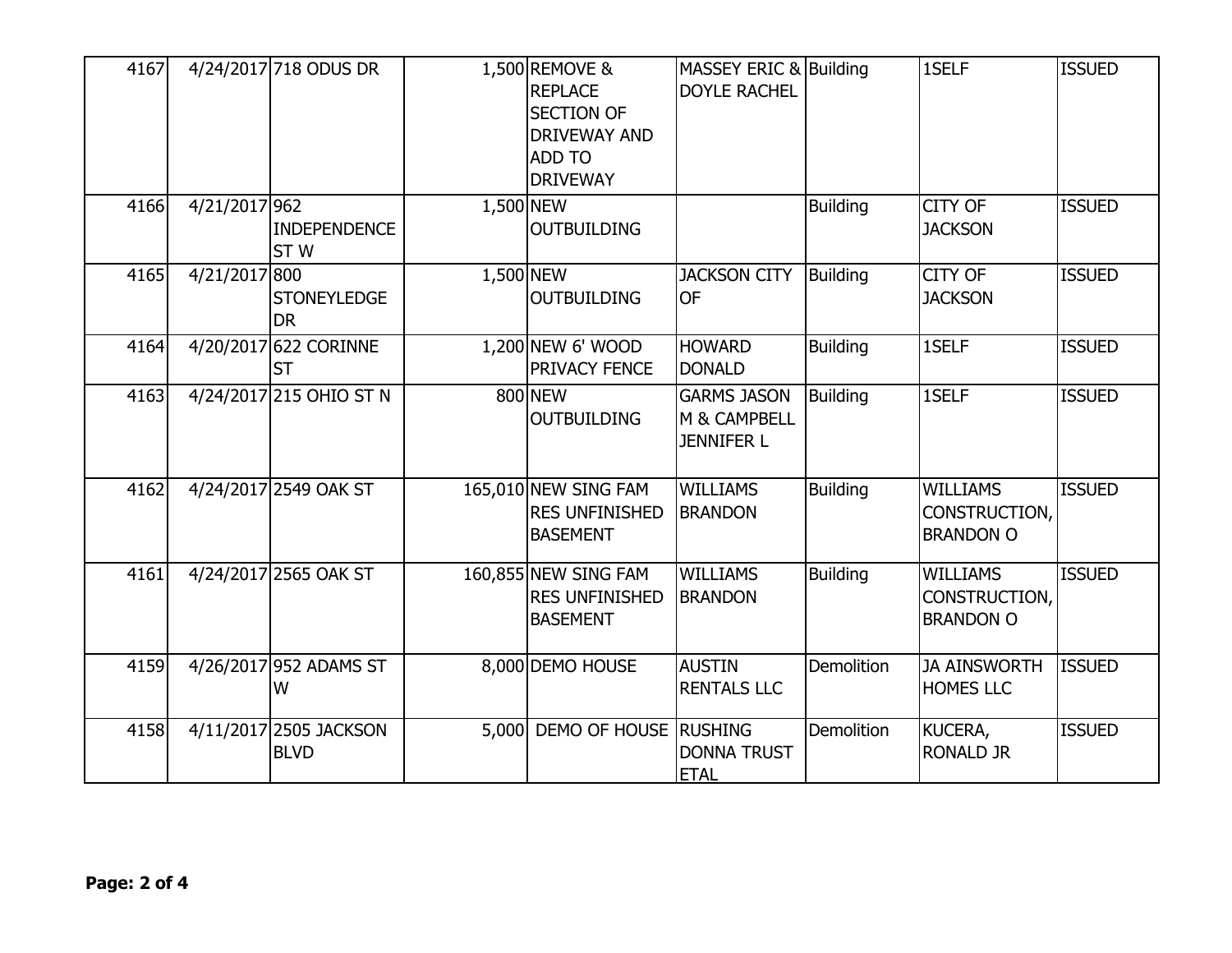| 4157 |               | 4/11/2017 1335 OLD CAPE<br><b>RD</b>  |            | 45,000 ADD NEW FACE<br><b>PANEL AND</b><br><b>COLOR MESSAGE</b><br><b>CENTER</b> | <b>KAMINSKEY</b><br><b>DOUG &amp; GINA</b><br><b>UX</b>      | <b>Building</b> | CANEDY SIGN & ISSUED<br><b>GRAPHICS</b>                 |               |
|------|---------------|---------------------------------------|------------|----------------------------------------------------------------------------------|--------------------------------------------------------------|-----------------|---------------------------------------------------------|---------------|
| 4155 |               | 4/12/2017 1103 CLARK ST               |            | 2,800 ADDITION TO<br><b>EXISTING</b><br><b>DRIVEWAY</b>                          | <b>BRAZEL JAMES</b><br>R & JUANITA B<br><b>UX</b>            | Building        | METCALF SR.<br><b>CONSTRUCTION</b><br><b>LLC</b>        | <b>ISSUED</b> |
| 4154 |               | 4/17/2017 522 OHIO ST N               |            | 500 ADDITION TO<br><b>EXISTING</b><br><b>DRIVEWAY</b>                            | <b>JANSEN STEVE</b>                                          | <b>Building</b> | 1SELF                                                   | <b>ISSUED</b> |
| 4153 |               | 4/6/2017 601 DONNA DR<br>N            |            | 550 ADD STEPS OFF<br><b>EXISTING DECK</b>                                        | <b>ELDRIDGE</b>                                              | <b>Building</b> | 1SELF                                                   | <b>ISSUED</b> |
| 4151 |               | 4/5/2017 518 S SHAWNEE<br><b>BLVD</b> |            | 705 FENCE                                                                        | 518 SHAWNEE<br><b>LTD</b><br><b>PARTNERSHIP</b>              | <b>Building</b> | 1SELF                                                   | <b>ISSUED</b> |
| 4149 |               | 4/6/2017 312 HIGH ST N                |            | 3,000 NEW 6' WOOD<br>PRIVACY FENCE                                               | <b>OMOHUNDRO</b><br><b>JODY TRUST</b>                        | <b>Building</b> | 1SELF                                                   | <b>ISSUED</b> |
| 4147 | 4/6/2017 1422 | <b>DISCOVERY CT</b>                   |            | 163,800 NEW SING FAM<br><b>RES UNFINISHED</b><br><b>BASEMENT</b>                 | <b>WILLIAMS</b><br><b>BRANDON</b>                            | <b>Building</b> | <b>WILLIAMS</b><br>CONSTRUCTION,<br><b>BRANDON O</b>    | <b>ISSUED</b> |
| 4146 |               | 4/24/2017 425 DEERWOOD<br>DR E        | 39,233 NEW | <b>MAINTENANCE</b><br><b>BUILDING</b>                                            | <b>JACKSON R2</b><br><b>SCHOOL</b>                           | Building        | <b>JACKSON R-2</b><br><b>SCHOOL</b><br><b>DISTRICT</b>  | <b>ISSUED</b> |
| 4143 | 4/6/2017 1472 | <b>GREENLEAF AVE</b>                  |            | 1,000 EXTEND EXISTING WINE JAMES D<br><b>FENCE</b>                               | & CYNTHIA G<br><b>UX</b>                                     | <b>Building</b> | 1SELF                                                   | <b>ISSUED</b> |
| 4139 |               | 4/27/2017 2351 BRITTANY<br><b>DR</b>  |            | 7,400 REMOVE &<br><b>REPLACE 28'</b><br>WIDE X 43' LONG<br><b>CONCRETE</b>       | <b>GAMMON</b><br><b>BRADLEY &amp;</b><br><b>TAMARA ET UX</b> | <b>Building</b> | <b>MOORE</b><br><b>MECHANICAL</b><br><b>CONTRACTING</b> | <b>ISSUED</b> |
| 4138 | 4/12/2017 430 | <b>FARMINGTON</b><br><b>RDS</b>       |            | 15,000 UPGRADE<br><b>ANTENNAS ON</b><br><b>TOWER</b>                             | <b>MCCLANAHAN</b><br>DOYLE D &<br>RHONDA F ET<br><b>UX</b>   | <b>Building</b> | <b>OVERLAND</b><br><b>CONTRACTING</b><br><b>INC</b>     | <b>ISSUED</b> |